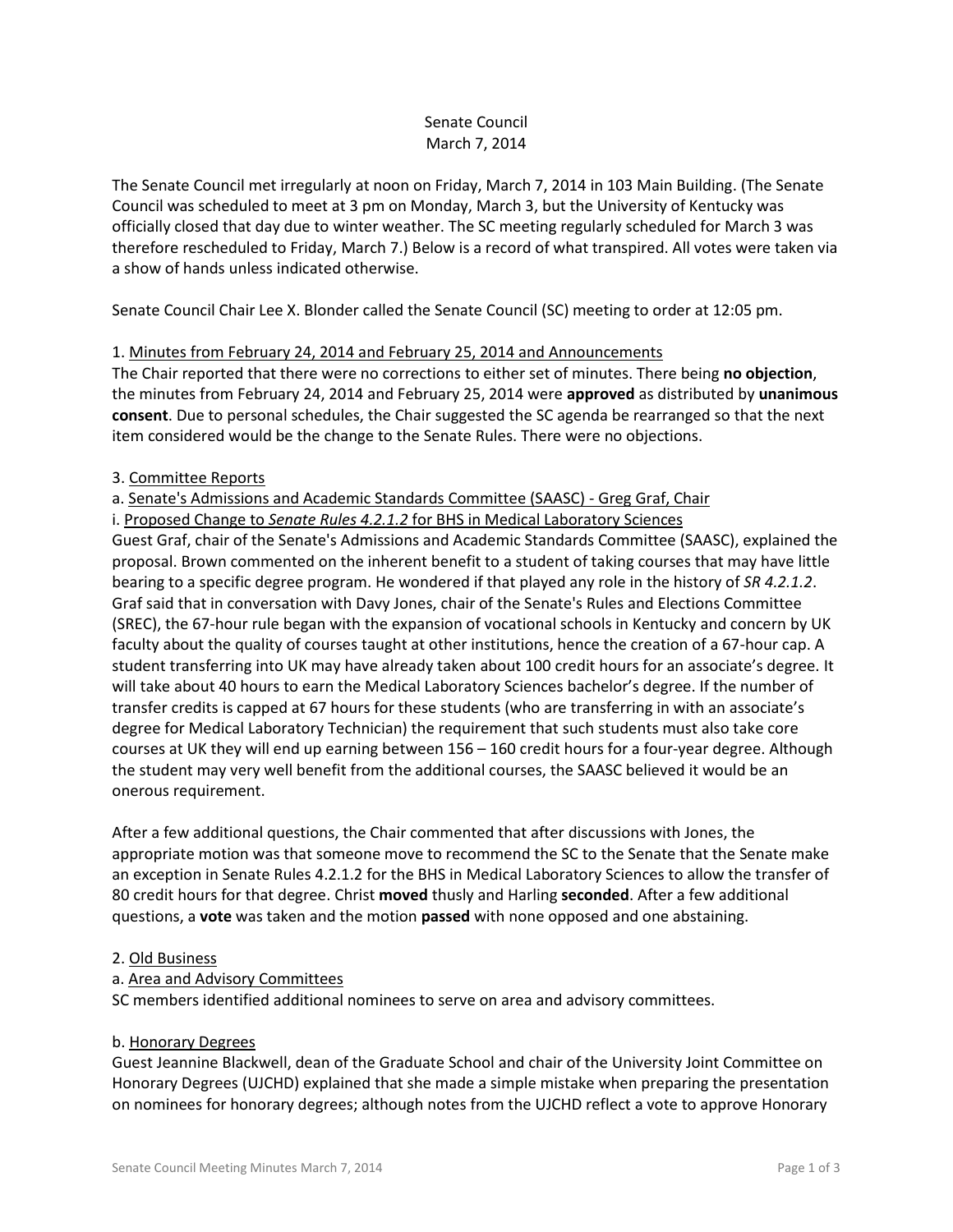Doctorates of Humanities, she put in "Honorary Doctorate of Letters." She added that "Letters" was more appropriate for literature or poetry, while "Humanities" was much broader and for contributions in humanities and humanitarian contributions.

The Chair asked Butler to explain the process that the Senate would need to undertake to change the degree type from Honorary Doctorate of Letters to the correct doctorate, Honorary Doctorate of Humanities. Butler explained that the motion for "Letters" was done and cannot be amended. There were two ways to proceed, although one was clearly preferable: the Senate could vote to revoke the degree, which was extreme, or the Senate could use parliamentary action to re-discuss a simple mistake. A motion to reconsider will need to be made on the Senate floor, which will mean that the original action has been removed, without comment, just that the Senate thought it over some more. Reconsidering is not negative in any way – it clearly states that the first vote was a mistake so a motion to reconsider is appropriate. Butler added it would be helpful for the Senate if the SC made it clear that this issue has been thoughtfully discussed, although the SC cannot send a formal recommendation to reconsider – a senator will have to make that motion from the floor. The Chair, Butler and SC members discussed the order and types of motions to solicit.

Christ **moved** that because the SC has considered the nominations for honorary degree types, it recommends that the Senate reconsider both motions. Harling **seconded**. There being no further discussion, a **vote** was taken and the motion **passed** with none opposed. It was reiterated that reconsidering a motion had no negative connotations, whatsoever.

#### 4. Outstanding Senator Award

The Chair led SC members in a brief discussion of the annual Outstanding Senator Award process. Wood agreed to continue the precedent of the SC vice chair serving as chair of that committee, and Anderson and McCormick also volunteered.

## 5. Tentative Senate Agenda

SC members and Butler (parliamentarian) discussed the proper order and the individual items. Due to the length and content of the agenda, the SC requested that the Chair offer the proposed informational updates. Anderson **moved** that the SC approve the tentative Senate agenda for March 10, 2014 as an ordered list, as amended, with the understanding that items may be rearranged to accommodate guests' schedules. Harling **seconded**. A **vote** was taken and the motion **passed** with none opposed.

#### 6. Other Business

The Chair said that the SC should discuss the annual evaluation of President Capilouto. She explained that via email she offered the President the opportunity to weigh in on some of the questions in the survey, as per the motion passed by SC on February 24. His response, however, indicated that he was disappointed that SC did not offer him an opportunity to have more input into the format and content of the survey. There was extensive discussion among SC members – many of the topics discussed are listed below.

- The SC must do an evaluation of the President annually. The actual content of the faculty's evaluation of the President is important, as well as the ability to habituate faculty and the Board of Trustees to regular and routine faculty participation in the President's evaluation.
- While the President is welcome to offer his opinions in a collaborative discussion about the content and format of a survey to evaluate the faculty's opinion of his performance, it is the SC that must have the final say in what questions are used, etc.